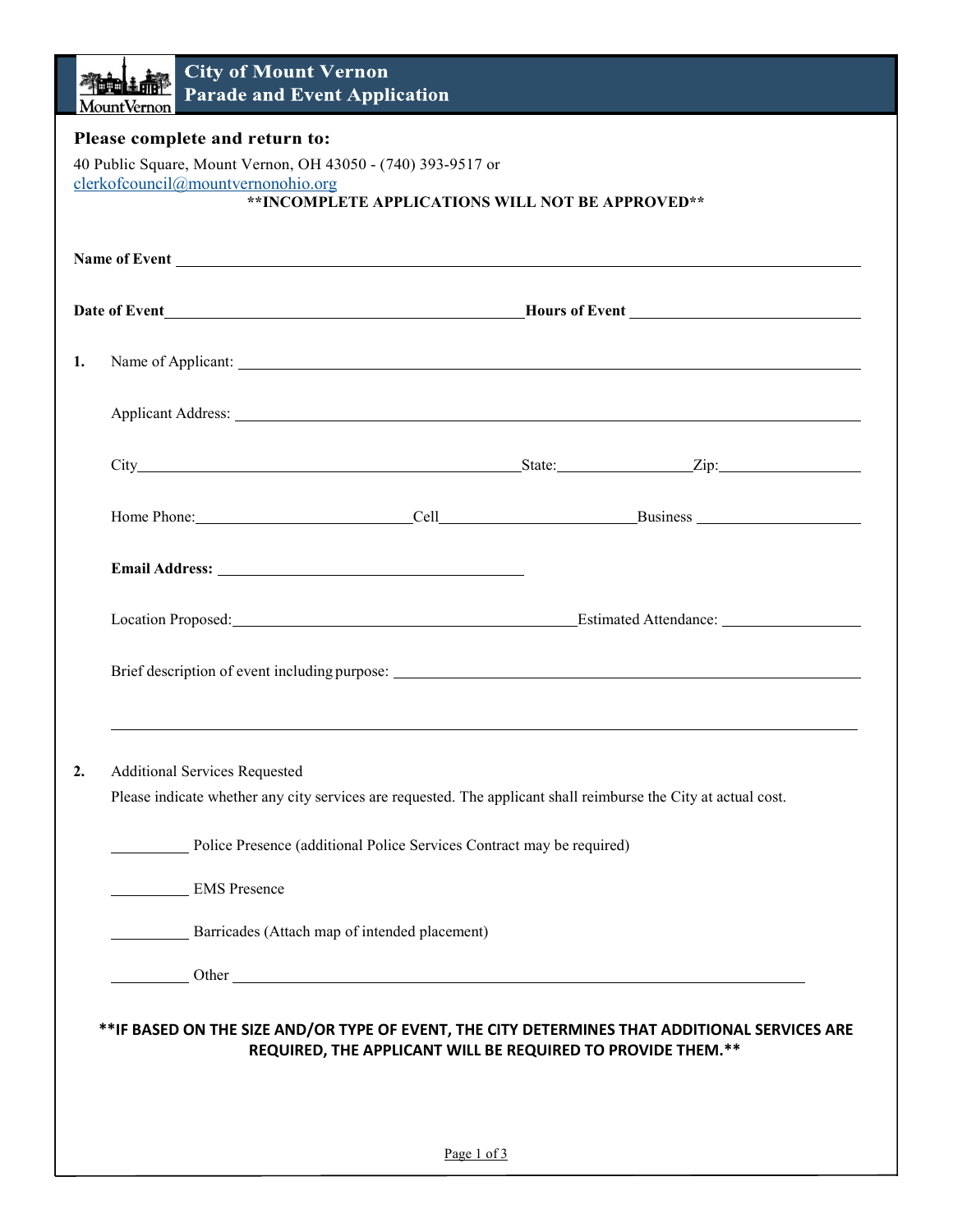|                                                                                                                                                                                                                                                                                                                                                                                                                                                                                                                                                                                                                                                                                                                                                                                                                                                                                                                                                                                | <b>City of Mount Vernon</b><br>学生的生命<br><b>Parade and Event Application</b><br><b>MountVernon</b>                                                                                   |  |  |
|--------------------------------------------------------------------------------------------------------------------------------------------------------------------------------------------------------------------------------------------------------------------------------------------------------------------------------------------------------------------------------------------------------------------------------------------------------------------------------------------------------------------------------------------------------------------------------------------------------------------------------------------------------------------------------------------------------------------------------------------------------------------------------------------------------------------------------------------------------------------------------------------------------------------------------------------------------------------------------|-------------------------------------------------------------------------------------------------------------------------------------------------------------------------------------|--|--|
|                                                                                                                                                                                                                                                                                                                                                                                                                                                                                                                                                                                                                                                                                                                                                                                                                                                                                                                                                                                |                                                                                                                                                                                     |  |  |
| 3.                                                                                                                                                                                                                                                                                                                                                                                                                                                                                                                                                                                                                                                                                                                                                                                                                                                                                                                                                                             |                                                                                                                                                                                     |  |  |
|                                                                                                                                                                                                                                                                                                                                                                                                                                                                                                                                                                                                                                                                                                                                                                                                                                                                                                                                                                                | *No tents, inflatable toys, or other structures may be erected without first contacting the City of Mount Vernon's<br>Public Buildings & Land Department at (740) 393-9581.         |  |  |
|                                                                                                                                                                                                                                                                                                                                                                                                                                                                                                                                                                                                                                                                                                                                                                                                                                                                                                                                                                                | $Size(s)$ $Location(s)$                                                                                                                                                             |  |  |
|                                                                                                                                                                                                                                                                                                                                                                                                                                                                                                                                                                                                                                                                                                                                                                                                                                                                                                                                                                                |                                                                                                                                                                                     |  |  |
| 4.                                                                                                                                                                                                                                                                                                                                                                                                                                                                                                                                                                                                                                                                                                                                                                                                                                                                                                                                                                             | Will food or alcohol be served?<br><u>Example 8.1</u> No                                                                                                                            |  |  |
|                                                                                                                                                                                                                                                                                                                                                                                                                                                                                                                                                                                                                                                                                                                                                                                                                                                                                                                                                                                | *If yes, please contact Knox Public Health at (740) 392-2200 (https://www.knoxhealth.com/) or the Ohio Division<br>of Liquor Control at (614) 644-2360 (https://com.ohio.gov/liqr/) |  |  |
|                                                                                                                                                                                                                                                                                                                                                                                                                                                                                                                                                                                                                                                                                                                                                                                                                                                                                                                                                                                |                                                                                                                                                                                     |  |  |
|                                                                                                                                                                                                                                                                                                                                                                                                                                                                                                                                                                                                                                                                                                                                                                                                                                                                                                                                                                                | 5. Will you be using any of the following?                                                                                                                                          |  |  |
|                                                                                                                                                                                                                                                                                                                                                                                                                                                                                                                                                                                                                                                                                                                                                                                                                                                                                                                                                                                | Extension cords_____________Existing Electric _______________Generators _________                                                                                                   |  |  |
|                                                                                                                                                                                                                                                                                                                                                                                                                                                                                                                                                                                                                                                                                                                                                                                                                                                                                                                                                                                |                                                                                                                                                                                     |  |  |
|                                                                                                                                                                                                                                                                                                                                                                                                                                                                                                                                                                                                                                                                                                                                                                                                                                                                                                                                                                                | 6. Please list the name(s), address and contact telephone number for the person(s) who will be in charge during the event:                                                          |  |  |
|                                                                                                                                                                                                                                                                                                                                                                                                                                                                                                                                                                                                                                                                                                                                                                                                                                                                                                                                                                                |                                                                                                                                                                                     |  |  |
|                                                                                                                                                                                                                                                                                                                                                                                                                                                                                                                                                                                                                                                                                                                                                                                                                                                                                                                                                                                |                                                                                                                                                                                     |  |  |
|                                                                                                                                                                                                                                                                                                                                                                                                                                                                                                                                                                                                                                                                                                                                                                                                                                                                                                                                                                                |                                                                                                                                                                                     |  |  |
|                                                                                                                                                                                                                                                                                                                                                                                                                                                                                                                                                                                                                                                                                                                                                                                                                                                                                                                                                                                | <u> 1980 - Johann Barnett, fransk politik (d. 1980)</u><br><u> 1980 - Andrea Andrew Maria (h. 1974).</u>                                                                            |  |  |
|                                                                                                                                                                                                                                                                                                                                                                                                                                                                                                                                                                                                                                                                                                                                                                                                                                                                                                                                                                                | <u> 1989 - Andrea Station Books, amerikansk politiker (</u>                                                                                                                         |  |  |
|                                                                                                                                                                                                                                                                                                                                                                                                                                                                                                                                                                                                                                                                                                                                                                                                                                                                                                                                                                                |                                                                                                                                                                                     |  |  |
| 7. Acknowledgements and Release of Liability                                                                                                                                                                                                                                                                                                                                                                                                                                                                                                                                                                                                                                                                                                                                                                                                                                                                                                                                   |                                                                                                                                                                                     |  |  |
| The applicant, on behalf of any organization he/she is representing, agrees to hold harmless the City of Mount Vernon and its<br>representative employees, agents and assignees from any and all liabilities, whether to persons or property, as the result of<br>negligence on the part of said individual or organization, or the acts of any of its agents or anyone visiting the park or fields<br>upon the invitation of said applicant. If the event is for profit the applicant shall be required to provide a certificate of insur-<br>ance with this application to insure against claims for injuries to persons or damage to property, which may arise from or in<br>connection with this event. Public liability and property damage insurance shall cover the participants, products, complete<br>operations and contractual liability with limits of no less than \$1,000,000 general liability with the City of Mount Vernon<br>named as an Additional Insured. |                                                                                                                                                                                     |  |  |
|                                                                                                                                                                                                                                                                                                                                                                                                                                                                                                                                                                                                                                                                                                                                                                                                                                                                                                                                                                                | Date: $\qquad \qquad$                                                                                                                                                               |  |  |
|                                                                                                                                                                                                                                                                                                                                                                                                                                                                                                                                                                                                                                                                                                                                                                                                                                                                                                                                                                                | (Office Use Only)                                                                                                                                                                   |  |  |
|                                                                                                                                                                                                                                                                                                                                                                                                                                                                                                                                                                                                                                                                                                                                                                                                                                                                                                                                                                                |                                                                                                                                                                                     |  |  |
|                                                                                                                                                                                                                                                                                                                                                                                                                                                                                                                                                                                                                                                                                                                                                                                                                                                                                                                                                                                |                                                                                                                                                                                     |  |  |
|                                                                                                                                                                                                                                                                                                                                                                                                                                                                                                                                                                                                                                                                                                                                                                                                                                                                                                                                                                                | Date: $\frac{1}{\sqrt{1-\frac{1}{2}}\sqrt{1-\frac{1}{2}}\sqrt{1-\frac{1}{2}}\sqrt{1-\frac{1}{2}}\sqrt{1-\frac{1}{2}}}}$                                                             |  |  |
|                                                                                                                                                                                                                                                                                                                                                                                                                                                                                                                                                                                                                                                                                                                                                                                                                                                                                                                                                                                | Comments:<br>,我们也不会有一个人的人,我们也不会有一个人的人,我们也不会有一个人的人。""我们,我们也不会有一个人的人,我们也不会有一个人的人,我们也不会有一个人的人,我们                                                                                       |  |  |
|                                                                                                                                                                                                                                                                                                                                                                                                                                                                                                                                                                                                                                                                                                                                                                                                                                                                                                                                                                                | Fee for additional services:<br>Deposit returned (if applicable):<br>Page $2$ of $3$                                                                                                |  |  |